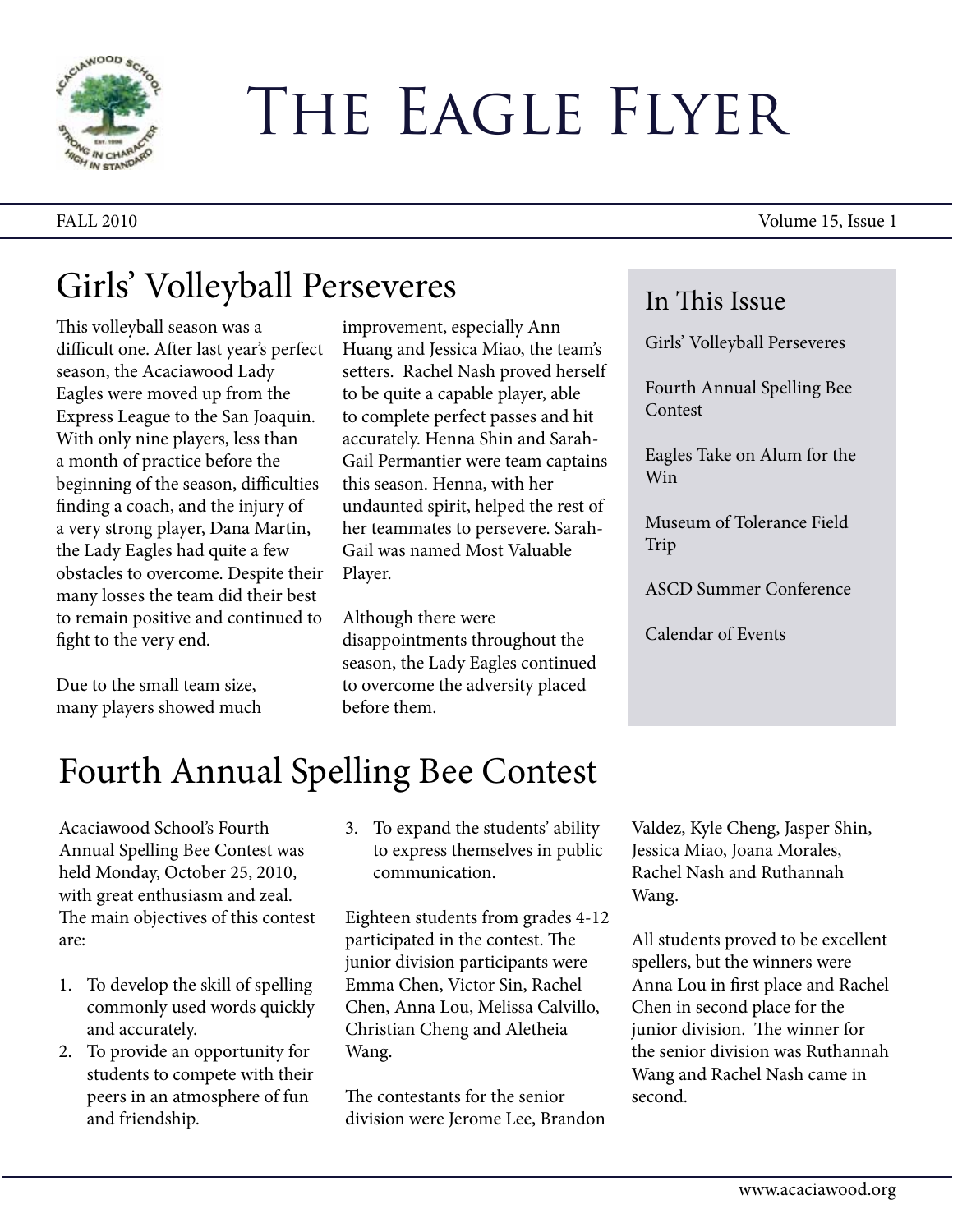### Eagles Take on Alum for the Win

With two minutes to go and down by ten, the Acaciawood Golden Eagles found themselves in a sticky situation. Their opponents, a no-nonsense, rough-and-tumble mishmash of faculty, parents, and alumni, had beaten the Eagles up for most of the game and were going into the last minutes confident of a win. The seconds quickly ticked down, but the Eagles' hopes remained high. In the core of their being, the resilient Eagles knew what it took to win. Deftly, they turned up their defensive intensity, swooping down in a coordinated effort to pressure the offense, and causing a flurry of turnovers late in the game. Giants

though they once were, now stunned and wearied, the Alumni desperately tried to hold onto the lead, but to no avail. Ultimately, with stamina, intensity, and tactical maneuvering, the Eagles were able to pull off an enormous win against a worthy opponent, winning by two points.

The Acaciawood/Alumni basketball game proved to be a morale booster, not only for the highsoaring Eagles as they tasted the savory dish of victory, but also for the school. Parents, friends and family all gave their Saturday morning to come out and support both the athletic program and

Acaciawood School. Thank you.

The team has been practicing daily and has made significant progress, with the view that teamwork, intense defense, speed, and strategy will make up for the inexperience and lack of size on the team.

With nine games and one tournament behind them, the team invites all the students, families, and friends to come support your Acaciawood School varsity basketball team. Support from the fans really makes a difference to the team. Check the AWS calendar for more details and this season's schedule.

# ASCD Summer Conference

During the days of June 20 through 22, 2010, Mrs. Romero and Mrs. Quiñones had the opportunity to attend the Association for Supervision and Curriculum Development Conference held in Orlando, Florida.

Acaciawood School was among representatives of more than 100 different countries. District and state-level administrators, staff developers, university professors, principals, school coordinators and teachers from around the world gathered to learn how to support schoolwide efforts to close achievement gaps and to find out about different ideas for leading their schools to higher levels of effectiveness. In addition, leaders and teachers who wanted

to help improve practices at their school attended different conferences and workshops. Leading experts and educators such as Robert J. Marzano, author of *What Works in Schools* and *A Comprehensive Approach to Vocabulary Development*; Robin Jackson, author of *Strategic Conversations for Instructional Leaders*; Maria Molina, consultant for *Differentiated Instruction for English Language Learners*; Heidi Hayes Jacobs, author of *Curriculum Mapping;* Everett Klein, author of *Assessing for Understanding*, and many others were speakers at the conference. All this information was shared with our teachers during teacher training week at the beginning of the 2010-2011 school year.